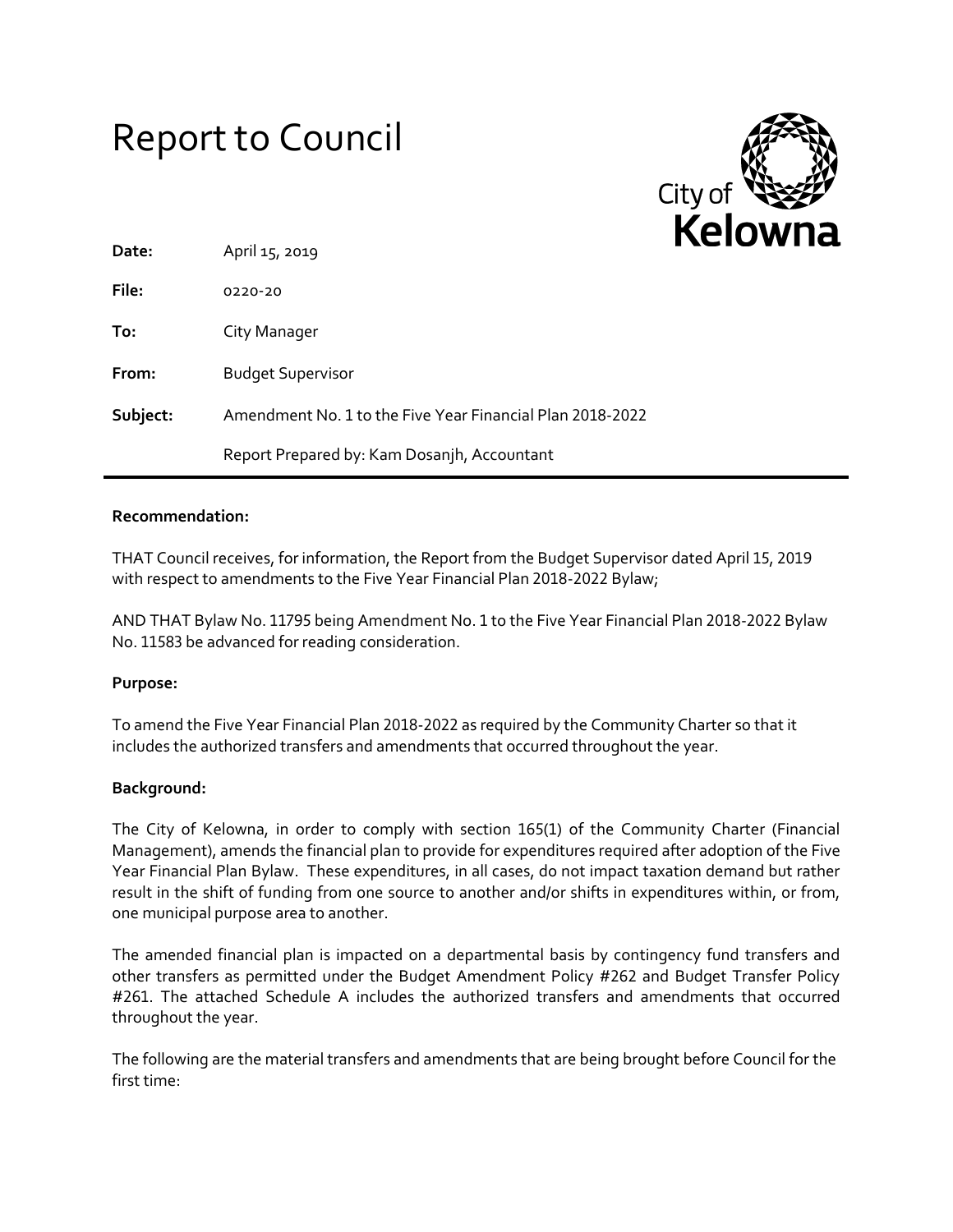#### General Fund

#### *Civic Operations Division:*

The Prospera Place hot water tanks (\$35,770) and the chiller equipment (\$242,220) were replaced in 2018. The replacement was funded through the Prospera Place Capital Maintenance Fund.

FortisBC provides rebates for energy reduction projects and studies that have the potential to provide an energy reduction road map. Budget was amended to include \$51,450 for a FortisBC approved Energy Feasibility Study Audit and Energy Audit for Wastewater Treatment and Pump Operations, as well as \$76,400 to support energy reduction initiatives implemented by the Energy Program Manager position.

Budget was reduced by \$50,000 as the Forest Fire Risk Reduction Partnership Grant was not received from the Natural Areas Forest Management project in 2018.

## *Community Planning & Strategic Investments Division:*

In order to deliver the 2040 OCP Update, \$103,960 was transferred from the Policy and Planning - Professional and Consulting Services budget to cover increased costs related to public engagement and communication materials, online interactive final document development, consulting services, and visual design graphic work.

## *Corporate Strategic Services Division:*

The restructure within Corporate Strategic Services resulted in two positions, amounting to \$220,800, being transferred to the Information Services department.

## *Human Resources & Community Safety:*

The Certificate of Recognition (COR) Rebate is awarded by WorkSafeBC to recognize municipalities that have safety management systems that assist in the enhancement of safety programs and practices. Budget was amended by \$184,432 to increase the rebate revenue budget to match to the amount received for 2018.

Additional security patrols were funded through the RCMP Reserve in the amount of \$74,730 for the Cornerstone area downtown and the Sutherland/Capri area.

# *Infrastructure Division:*

Budget was amended for the Okanagan Gateway Project due to changes to the original funding sources. The Federal grant application to the National Trade Corridor Fund for \$250,000 was unsuccessful; a reduction of the Ministry of Transportation grant of \$112,500 as the grant has not been confirmed yet; and a further reduction of \$25,000 from General Reserve due to a re-scope of the project for a total amendment of \$387,500.

Budget was amended as the City was successful in attaining a \$150,000 infrastructure planning Provincial grant from Union of BC Municipalities for Flood Mitigation Mapping.

Due to scope escalation and unforeseen design issues for the Lakeshore 1 DCC Collett Road Intersection, surplus budget in the amount of \$106,000 was transferred from the Sector B Top Lift Paving Project.